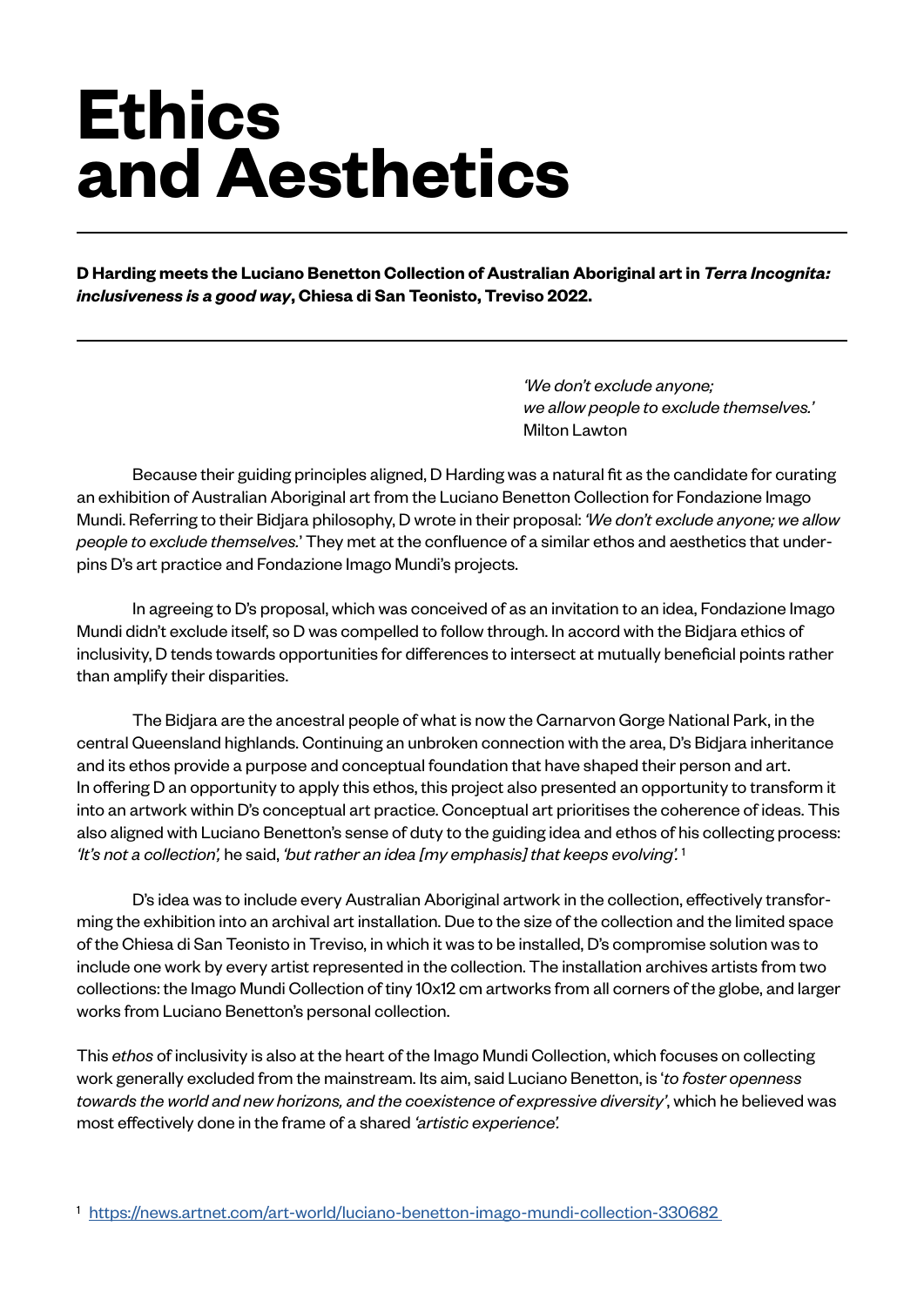This idea had also guided the cataloguing and display of the Imago Mundi Collection *'very differently',* said Benetton, *'from the approach usually seen in museums or galleries and other conventional art market platforms'.* 2 In wanting to emphasise how art is a connecting force between the many disparate cultural traditions and expressions of the world, the Imago Mundi Collection is displayed as a world map of national or regional groups, with the small works physically displayed as a grid on vertical screens between which one walks as if weaving their collective presence into an aesthetic feeling.

D also conceived their exhibition, which they called *Terra Incognita: inclusiveness is a good way,*  as an idea that takes the form of a collective cartography. To make this point in a conceptual way that aligned with Fondazione Imago Mundi's idea, D's proposal included several maps of Aboriginal Australia, including the well-known AIATSIS mosaic-like map of Aboriginal language groups.

For differences to meet meaningfully, they cannot be evaded. Whatever similarities there are in the philosophies of D and the Fondazione Imago Mundi, each emanates from opposite sides of the world and two very different histories in which lurks the shadow of the European colonialism. Facing this difference is the real point of the meeting, as if Terra Incognita is a Bidjara diplomatic mission , which aimed to achieve a greater mutual understanding that would promote friendship and trade. D was particularly encouraged by the site Fondazione Imago Mundi proposed for the mission, which because of its sacred associations, gave it an ancestral authority and temporality that was auspicious, and for this reason has history as a traditional site of Australian Aboriginal diplomacy.

Treviso is the ancestral home and headquarters of Benetton. In 2010, Luciano Benetton purchased, restored and gifted the Chiesa di San Teonisto to the Fondazione Benetton. Badly damaged in WW2 and neglected for many years, the desacralized church was built on the site that had hosted the relics (remains) of Saint Teonisto and his two African companions who were martyred in ancient times. The current church was originally built in 1434, about the time the newly discovered single point perspective was invented and was rapidly being adopted by Italian artists. Now a diplomatic cultural centre for the Benetton group, it provides a site steeped in sacred cultural history and Western art history.

Instructed in the importance of Bidjara ancestral sites in the rock art caverns of their homeland in the Carnarvon Gorge National Park, D felt the power of the Chiesa di San Teonisto as a site for the project. Despite the sometimes-fraught history of Christian missions in the European colonial project, Aboriginal Australian leaders have used the symbolic architecture of the church (and also the school) to their political advantage. One of the great Australian artworks, the Yirrkala Church panels (1962-63) and their offspring the Yirrkala bark petition, originated as diplomatic missions in the Yirrkala church that reverberate to this today in the politics and art of the nation. 3

Christian church architecture, like all such venerated places, derives its symbolic meaning and power from investing ancestral connections in significant sites and relics, and is generally framed within a cosmological relationship between the earth and the heavens in which each is conceived as a mirror of the other. Bidjara cosmology gives precedence to the earth, but D had initially thought to incorporate the church's vault, which is a metaphor of the sky hanging over the earth would mirror the power the *Terra Incognita* earthwork on the floor. In the end, D returned to the arrangement of the paintings in the earthwork hovering just above the earth (church floor), as if here, in the text of D's diplomatic communique to Fondazione Imago Mundi, the points of difference would achieve their greatest clarity.

<sup>2</sup> <https://www.e-flux.com/announcements/32320/luciano-benetton-collection-imago-mundi/>

<sup>3</sup> <https://www.e-flux.com/journal/111/345649/marking-places-cross-hatching-worlds-the-yirrkala-panels/>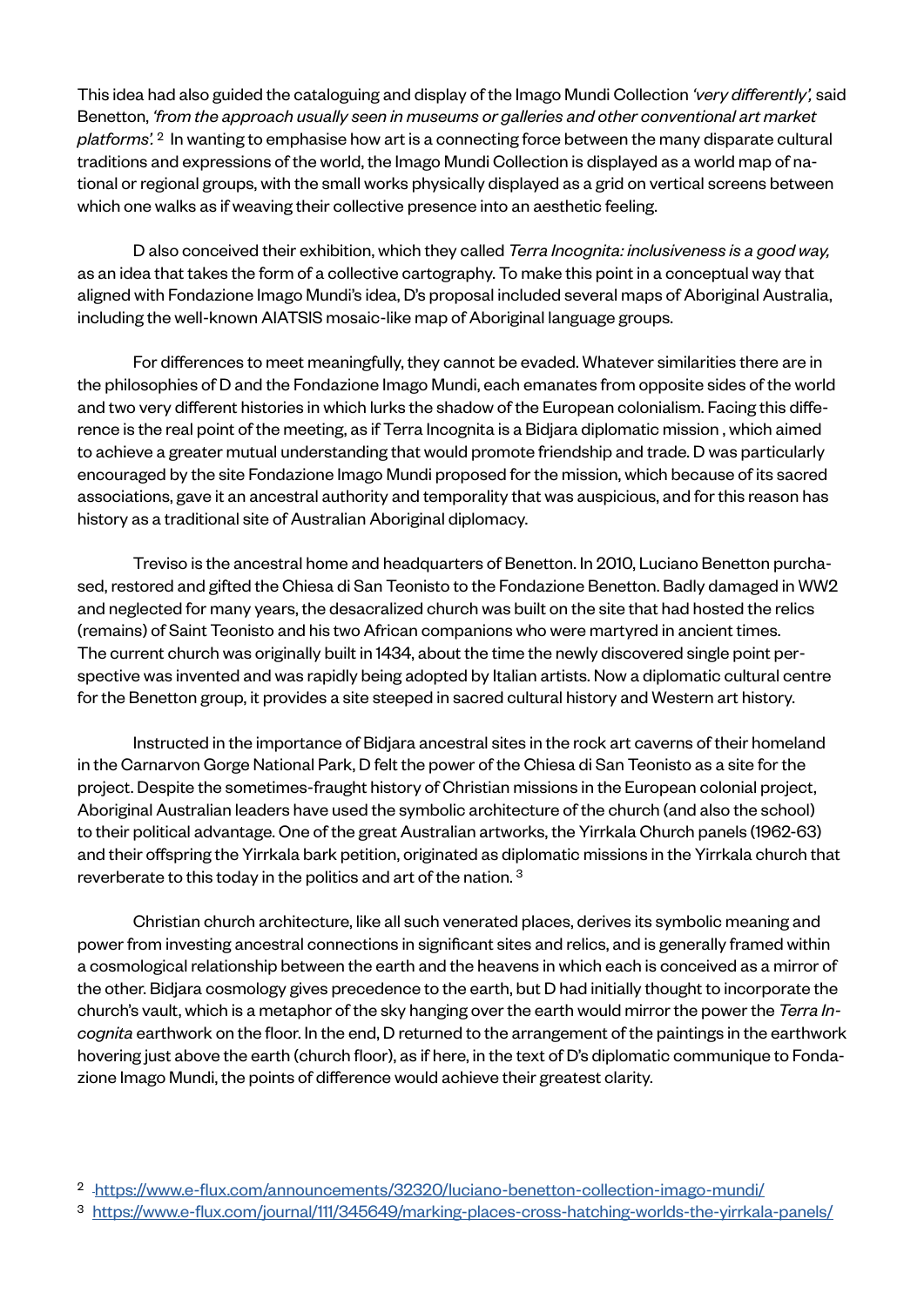In their curatorial text, D in diplomatic fashion referred approvingly to Luciano Benetton's endorsement of André Malraux's belief that '*the only language of painting is painting'*, and it is in the language of painting that D concentrated his alignments of differences; in the structural terms of language – the langue – as well as its content – parole. By contrast, the Imago Mundi Collection is arranged as geographical metaphor of mapping the world's cultures, not on the language of the paintings within it.

The most obvious structural difference in the pictorial language of *Terra Incognita* and Imago Mundi is the horizontal format of the former versus the vertical format of the latter, which follows the conventional way of displaying paintings that is geared to the possessive eye/I of the standing human viewer. The penultimate expression of this verticality is the single-point perspectival pictorial space of modern Western painting, which became a convention in fifteenth century Europe when paintings were attached to transportable grounds that could easily be bought and sold i.e., capitalised on 'art market platforms.' The Australian Aboriginal paintings in the Benetton collection were painted in this modern economic format but D revives their ancestral origins as earthworks.

In the way it draws the eye and so the mind to the earth, the horizontal format works very differently at psychological and conceptual levels from the vertical format. The Imago Mundi Collection project *'TerraForms'* or *EarthForms'*, also aims to draw the mind to the earth, but an earth conceived as a world. However, the horizontal format does this in a more literal way that retains the earth in the world through bowing the head and eyes downwards. Importantly, the horizontal format, around which a group of people can more easily gather to exchange words and looks, makes it a more inclusive, performative and collective experience. It also synchronises with the cosmology of the exhibited paintings, as their designs originate in traditional ground and body paintings associated with ceremonies that build and strengthen kin relations between everything born from the earth. The paintings are visual forms of song and dance that relate stories of the earth upon which they are performed, and reflect an epistemology of the earth, in which the life it supports is known by its presence and tracks imprinted in the earth. It is an epistemology or way of knowing embedded in a cosmology in which the earth is a transcendental force that gives and takes life, includes and excludes and rolls the dice in all those chance events of life and death.

The habit of looking up from the earth to the vanishing point on the horizon, which is the foundation of Western single-point perspective, produces a very different epistemology that conceives the world and relations in terms of distance. The difference between earth and world might appear subtle but it's also profound, producing different forms of knowledge and concepts of being.

The ancestral memories of the Australian Aboriginal artists which are embedded in the earth are very present in *Terra Incognita*. Like their ancestors, the mainly Western Desert artists represented in the collection continue to paint on and from the earth and often within a collective situation to the rhythm of songs given to them from the earth. As if drumming the earth's skin, the horizontal format reverberates with the ancestral origins and truths of these modern acrylic paintings laid in a grid on the floor of the Chiesa di San Teonisto in Treviso.

The other point of difference D was keen to address was the content of actual works acquired – or not acquired – in the collection. Having decided because of spatial restraints to include one work from each artist in the collection, D had, as with decisions of inclusion more generally, made an exclusion, in this case of other work by the artists in the collection. To rectify this exclusion, D needed an idea or system by which the paintings included themselves. As a conceptual artist, D particularly wanted to avoid the inclusions and exclusions of taste. Conceptual art redefined Western aesthetics from subjective feelings that reflected individual preferences, to the language structures or relational systems that produced feelings from sensuous perception – an understanding of aesthetics that was closer to traditional Indigenous practices.